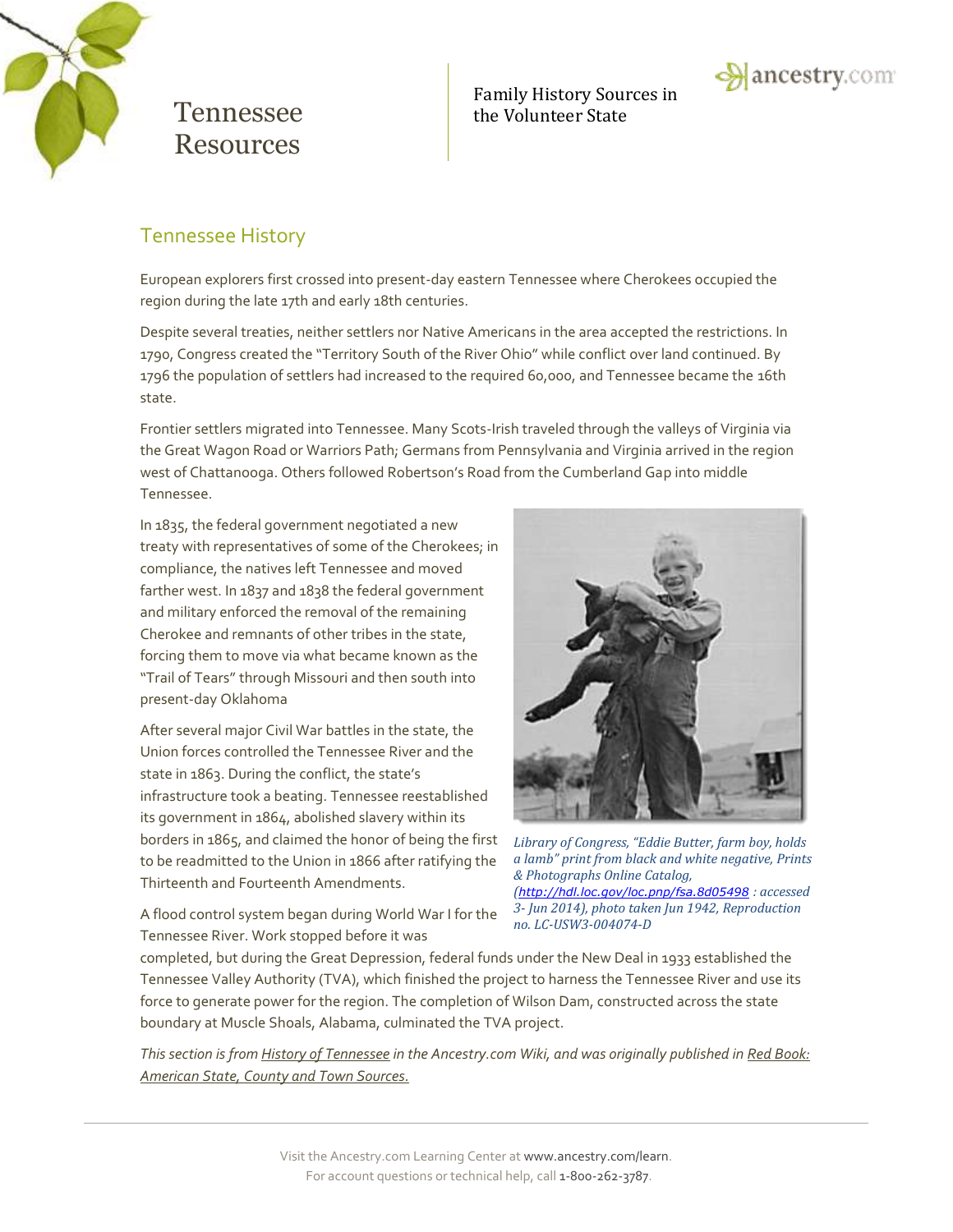



## Significant Dates (through 1945)

 – Virginia and North Carolina settlers migrated to area after France ceded the area to Great Britain. **–** Group of settlers formed the Watauga Association and implemented one of the first constitutions in America.

 – Daniel Boone, working for the Transylvania Company which had bought land from the Cherokees, blazed the Wilderness Trail from Virginia across the mountain at Cumberland Gap.

 – Nashville founded; Jonesboro became first chartered town and the oldest permanent settlement in the state.

– Battle of Kings Mountain.

**–** North Carolina ceded the area that is partially Tennessee to the U.S. and the state of Franklin is organized.

– Marriages first recorded in county records.

– The state of Franklin is dissolved.

– What was the state of Franklin fell back under the jurisdiction of North Carolina.

– North Carolina once again ceded the area to the U.S.; it became part of the Southwest Territory.

– Walton Road linked Knoxville to Nashville over the Cumberland Plateau.

– Tennessee became the 16th state on June 1, 1796; adopted constitution of common law that North Carolina had.

 – The New Madrid Earthquake caused the Mississippi River to flow backwards; create the Reelfort Lake area.

– First steamboat reached Nashville.

 – Survey conducted to establish boundary between Kentucky and Tennessee – some areas were still disputed.

 – Another survey determined the boundary between Kentucky and Tennessee. Records for residents who lived near the border may be in either state.

 – Seceded from the Union on June 24 and joined the Confederacy; strong pro-Union sentiment in eastern portion of the state.

- *Sultana* exploded in the Mississippi River near Memphis.
- Readmitted to the Union in July.
- Yellow fever epidemic took the lives of ¼ of Memphis residents.

– Clerk of the County Court in the bride's jurisdiction first required to issue a marriage license.

- Coal mine fire in Coal Creek killed at least 180 people.
- Coal mine fire in Briceville killed at least 80 people.
- Women were eligible to vote in presidential elections.
- **1920** With the passage of the 19<sup>th</sup> amendment, women receive full suffrage.
- Scopes "Monkey Trial"
- Tennessee Valley Authority (TVA) was established.
- Construction of the Atomic Energy plant in Oak Ridge began.
- Statewide registration of marriages began.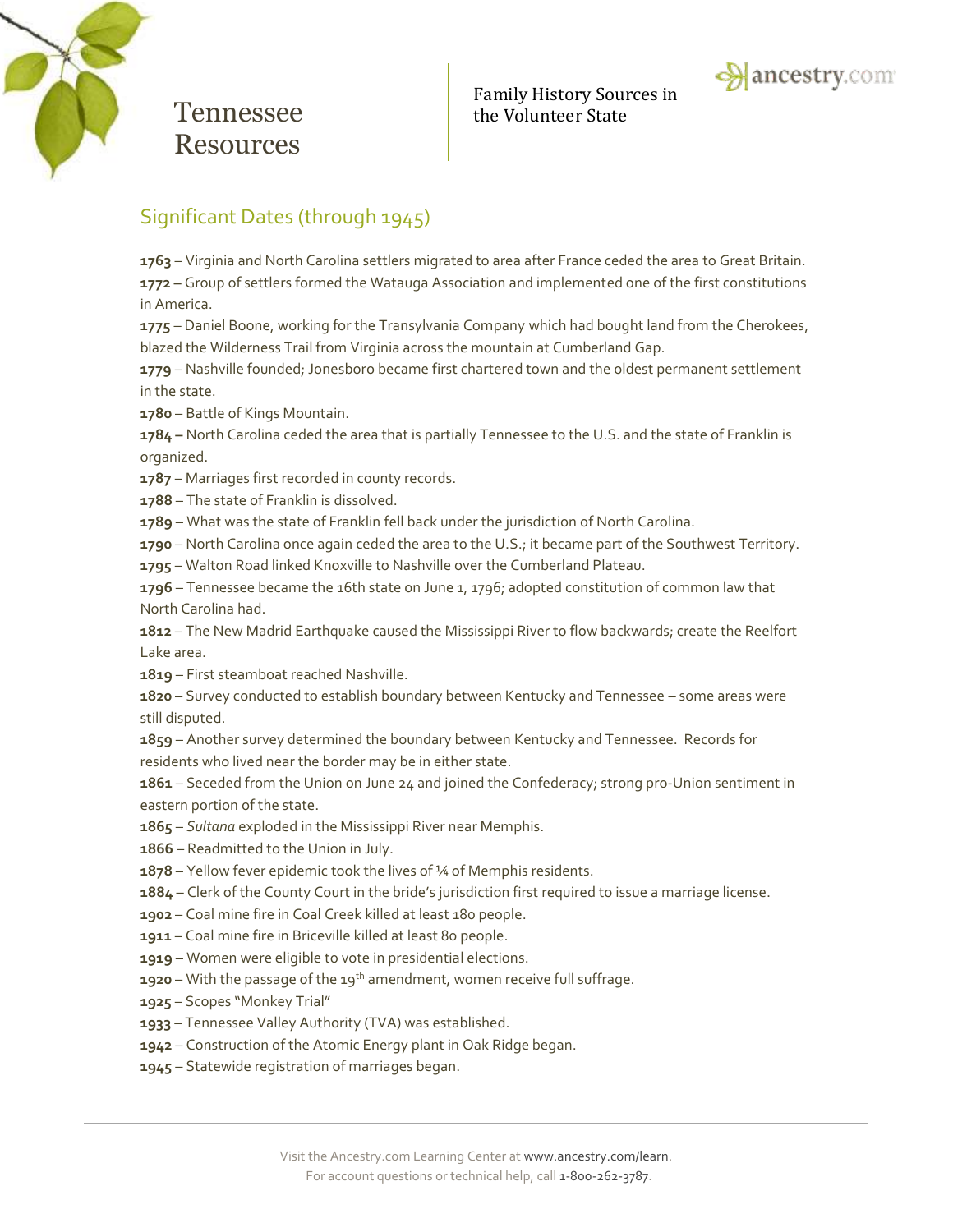

### Family History Sources in Tennessee the Volunteer State



### Tennessee Censuses

Federal censuses for Tennessee have been lost or destroyed for 1790 and 1800, though tax lists can serve as substitutes for the missing enumerations. The 1810 census has survived for only Rutherford and Grainger counties, and the 1820 enumeration exists for only twenty-six counties, all in middle and west Tennessee.

Beginning in 1830, the censuses are available for each census year, except for the destroyed census of 1890.

No territorial or state censuses are known to exist. However, some reconstructed records can be found in 1770-1790 Census of the [Cumberland Settlements: Davidson,](http://search.ancestry.com/search/db.aspx?dbid=3006) Sumner, Tennessee Counties (In [What is Now Tennessee\)](http://search.ancestry.com/search/db.aspx?dbid=3006).

#### **Tennessee Census Records on Ancestry.com**

- [Tennessee, Compiled Census and Census Substitutes Index, 1810-1891](http://search.ancestry.com/search/db.aspx?dbid=3574)
- [Tennessee, Enumeration of Male Voters, 1891](http://search.ancestry.com/search/db.aspx?dbid=2884)
- [Selected U.S. Federal Census Non-Population Schedules, 1850-1880](http://search.ancestry.com/search/db.aspx?dbid=1276) (includes Tennessee agricultural schedules, 1850-1880; industrial schedules 1850-1880; and social statistics schedules, 1850-1870)
- U.S. Federal Census [1880 Schedules of Defective, Dependent, and](http://search.ancestry.com/search/db.aspx?dbid=1634)  [Delinquent Classes](http://search.ancestry.com/search/db.aspx?dbid=1634)
- [1890 Veterans Schedule](http://search.ancestry.com/search/db.aspx?dbid=8667)
- [U.S. Census Reconstructed Records, 1660-1820](http://search.ancestry.com/search/db.aspx?dbid=2234)
- [1770-1790 Census of the Cumberland Settlements](http://search.ancestry.com/search/db.aspx?dbid=3006)

## Tennessee Vital Records

Statewide registration of births and deaths began in 1914, with general compliance achieved by the early 1920s. Some fragmented earlier records also exist. Marriages have been recorded on a county basis since as early as 1778, though many counties are incomplete or missing until as late as the 1850s.

- **[Tennessee Office of Vital Records:](http://health.state.tn.us/vr/index.htm)** Holds records of births, marriages, divorces, and deaths.
- [Tennessee State Library and Archives:](http://www.tennessee.gov/tsla/) See th[e Research and Collections](http://www.tn.gov/tsla/Collections.htm) page for a discussion of <u>Tennessee state Eibrary and Arenives</u>. See the Research and concertons page for a discossion of<br>Tennessee vital records, and links to <u>Tennessee Death Indexes</u> covering the years 1908-1912 and 1913-1930.

#### **Tennessee Vital Records on Ancestry.com**

- [Tennessee State Marriages, 1780-2002](http://search.ancestry.com/search/db.aspx?dbid=1169)
- [Tennessee, Deaths and Burials Index, 1874-1955](http://search.ancestry.com/search/db.aspx?dbid=2546)

| <b>Population</b> |           |  |  |  |
|-------------------|-----------|--|--|--|
| 1790              | 35,691    |  |  |  |
| 1800              | 105,602   |  |  |  |
| 1810              | 261,727   |  |  |  |
| 1820              | 422,823   |  |  |  |
| 1830              | 681,904   |  |  |  |
| 1840              | 829,210   |  |  |  |
| 1850              | 1,002,717 |  |  |  |
| 1860              | 1,109,801 |  |  |  |
| 1870              | 1,258,520 |  |  |  |
| 1880              | 1,542,359 |  |  |  |
| 1890              | 1,767,518 |  |  |  |
| 1900              | 2,020,616 |  |  |  |
| 1910              | 2,184,789 |  |  |  |
| 1920              | 2,337,885 |  |  |  |
| 1930              | 2,616,556 |  |  |  |
| 1940              | 2,915,841 |  |  |  |
| 1950              | 3,291,718 |  |  |  |

**1960 2,178,141**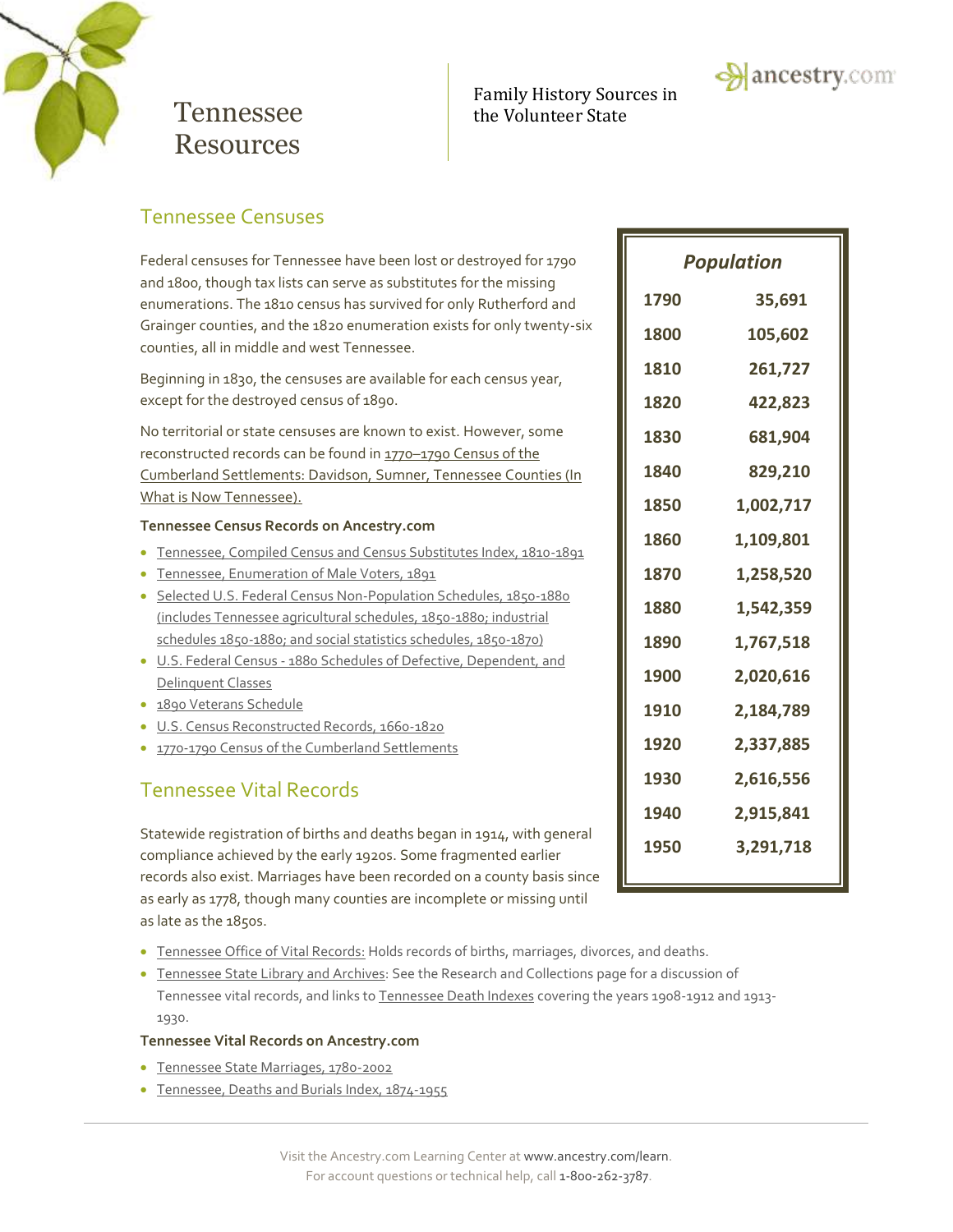

Family History Sources in Tennessee the Volunteer State



- [Tennessee, Death Records, 1908-1958](http://search.ancestry.com/search/db.aspx?dbid=2376)
- [Tennessee, Delayed Birth Records, 1869-1909](http://search.ancestry.com/search/db.aspx?dbid=2282)
- [Tennessee, Marriages, 1851-1900](http://search.ancestry.com/search/db.aspx?dbid=4125)

## Tennessee Military Records

- [U.S., Confederate Soldiers Compiled Service Records, 1861-1865](http://search.ancestry.com/search/db.aspx?dbid=2322) *Free*
- [U.S., Union Soldiers Compiled Service Records, 1861-1865](http://search.ancestry.com/search/db.aspx?dbid=2344) *Free*
- [Tennessee, Civil War Confederate Pension Applications Index](http://search.ancestry.com/search/db.aspx?dbid=7875)
- [U.S., American Volunteer Soldiers, Mexican War, 1845-1848](http://search.ancestry.com/search/db.aspx?dbid=2058) *Free*
- [Report of the Adjutant General of the state of Tennessee : of the military forces of the state, from 1861](http://search.ancestry.com/search/db.aspx?dbid=29992)  [to 1866.](http://search.ancestry.com/search/db.aspx?dbid=29992)

### Tennessee Immigration & Travel

[Tennessee, Naturalization Records, 1907-1991](http://search.ancestry.com/search/db.aspx?dbid=2502)

## Tennessee Tax, Criminal, Land & Wills

- [Tennessee, Early Tax List Records, 1783-1895](http://search.ancestry.com/search/db.aspx?dbid=2883) *Free*
- [North Carolina and Tennessee, Early Land Records, 1753-1931](http://search.ancestry.com/search/db.aspx?dbid=2882)
- [Web: Tennessee, Supreme Court Case Index, 1809-1950](http://search.ancestry.com/search/db.aspx?dbid=9292) *Free*
- [North Carolina and Tennessee, Revolutionary War Land Warrants, 1783-1843](http://search.ancestry.com/search/db.aspx?dbid=2885)

## Other Collections

#### **[City Directories](http://search.ancestry.com/search/db.aspx?dbid=2469)**

Use the browse box in the upper right corner to determine what directories are available for your ancestor's area. If they lived in a rural area, check to see if that area was included with a larger city in the vicinity.

#### **Other Resources**

The organizations listed below provide information about Tennessee history and genealogy. In addition to these state-level resources, many counties and towns maintain important genealogical collections in local libraries, genealogical societies, or historical societies.

#### **Statewide Research Resources**

**Tennessee State Library and Archives**: In addition to the extensive on-site collections in Nashville, the Digital Collections provide a wide range of online resources, including the Tennessee Virtual Archive (TeVA), Civil War information, Nashville City Directories, and more.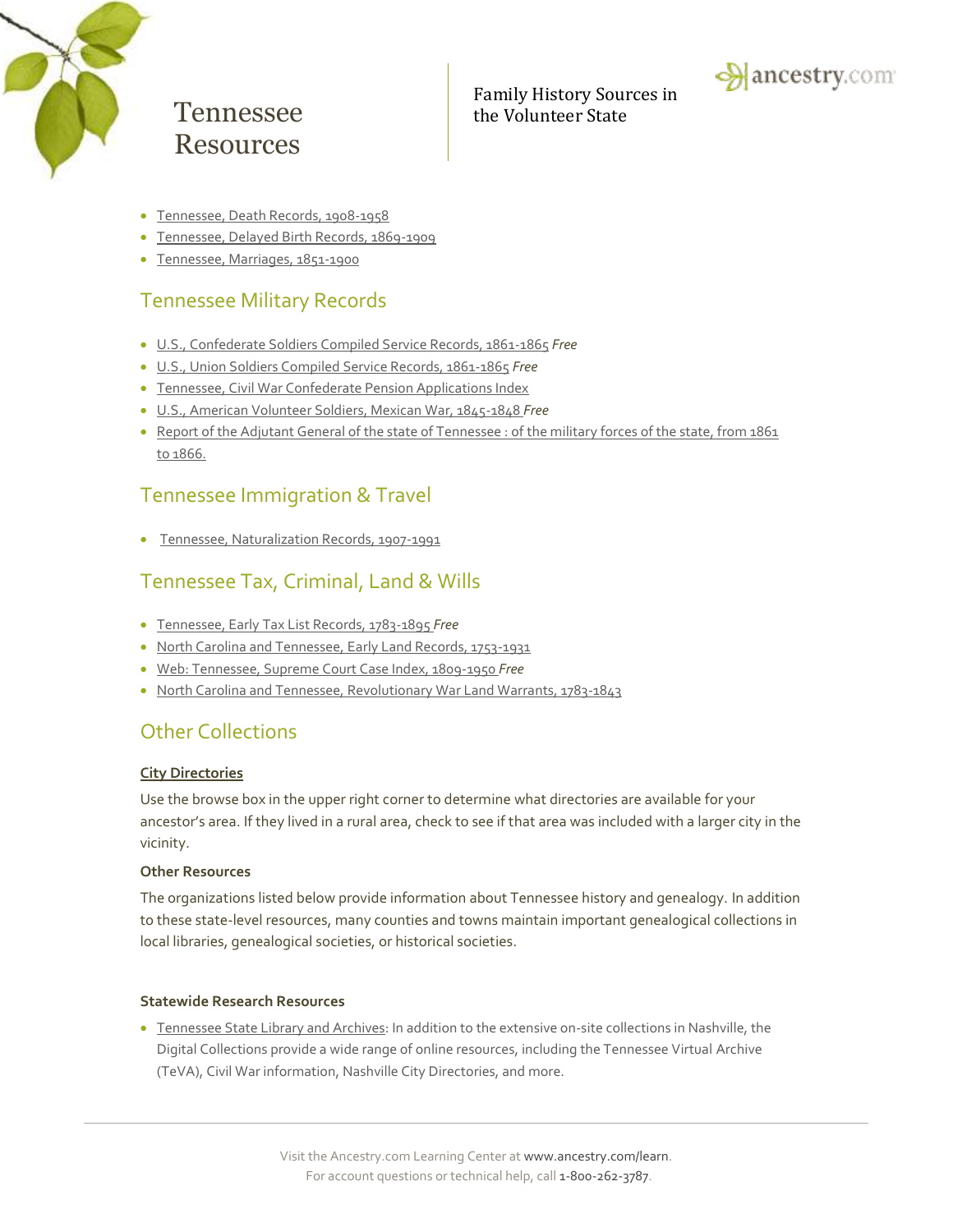



- [Tennessee Historical Society](http://www.tennesseehistory.org/): The Society's collections are held at the Tennessee State Library and Archives.
- [Tennessee Genealogical Society](http://www.tngs.org/)
- [Tennessee GenWeb](http://www.tngenweb.org/)
- [Tennessee Virtual Archive \(TeVA\):](http://teva.contentdm.oclc.org/) A digital archive of Tennessee history and culture, this site contains many collections of interest to genealogists, including several on the Civil War.
- . [The National Archives at Atlanta:](http://www.archives.gov/atlanta/) This facility maintains records from Federal agencies and courts in Tennessee, including census, military, court, naturalization, and immigration records.

#### **Specialty and Regional Resources**

- [East Tennessee Historical Society](http://www.easttnhistory.org/content.aspx?article=1265&parent=1201)  Genealogy page: Lists local research resources, including the McClung Historical Collection at Knox County Library, a key resource for East Tennessee research.
- [Middle Tennessee Genealogical Society](http://www.mtgs.org/)
- [West Tennessee Historical Society](http://wths-tn.org/)

#### **Help and Advice**

- [Tennessee Family History Research](http://www.ancestry.com/wiki/index.php?title=Tennessee_Family_History_Research)
- [Counties of Tennessee](http://www.ancestry.com/wiki/index.php?title=Counties_of_Tennessee)
- **[Cumberland and Atlantic States Research](http://learn.ancestry.com/LearnMore/Article.aspx?id=7230)**
- [Against the Historical Background](http://learn.ancestry.com/LearnMore/Article.aspx?id=9572)
- Why Southern Research Is Different[, Part I](http://learn.ancestry.com/LearnMore/Article.aspx?id=9622) an[d Part II](http://learn.ancestry.com/LearnMore/Article.aspx?id=9647)
- [The Bureau of Refugees, Freedmen, and Abandoned Lands](http://learn.ancestry.com/LearnMore/Article.aspx?id=9617)

#### **View all Tennessee [collections on Ancestry.com](http://search.ancestry.com/Places/US/Tennessee/Default.aspx)**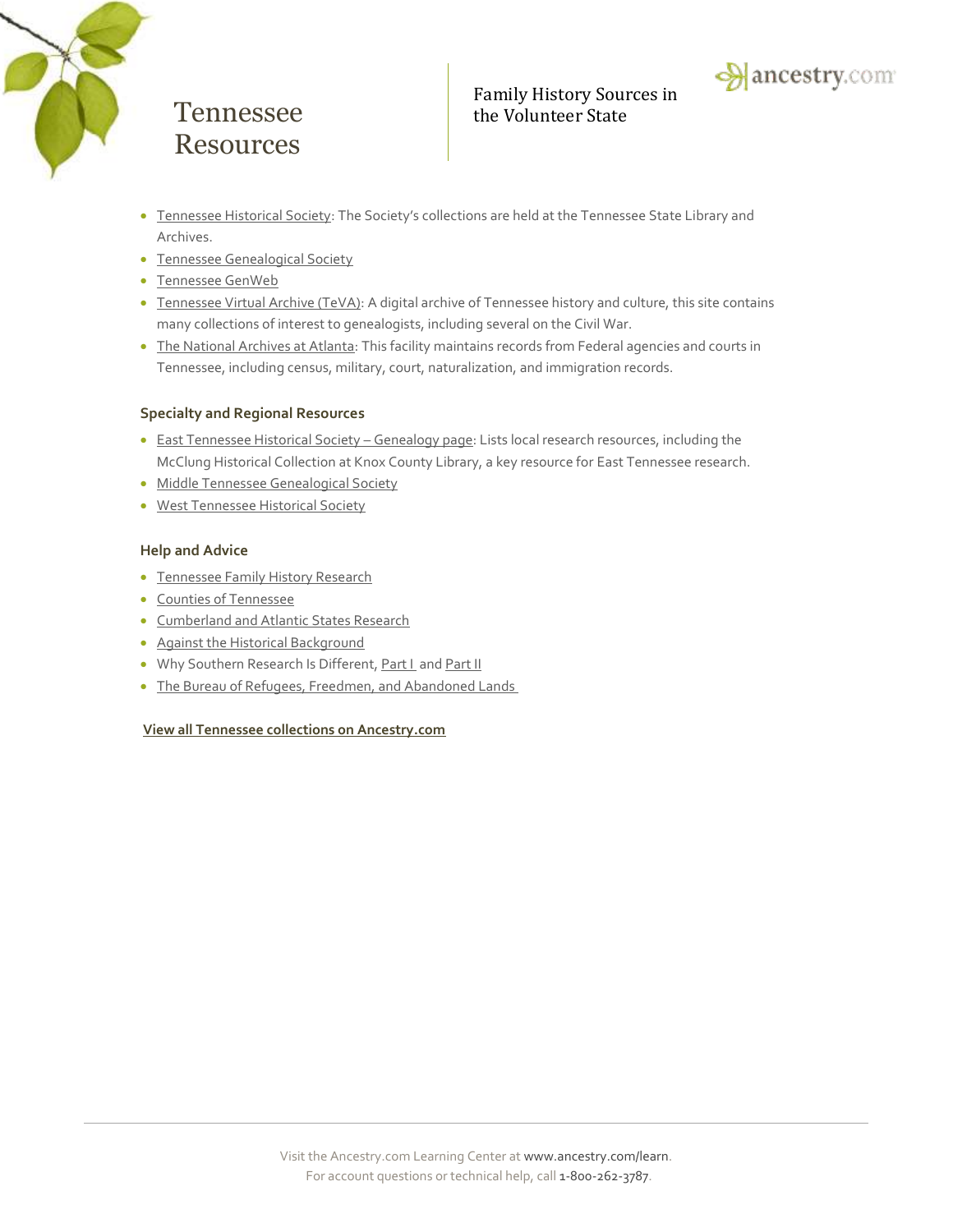

Family History Sources in Tennessee the Volunteer State



## Important Dates for Tennessee Counties

*This section is from Tennessee [County Resources,](http://www.ancestry.com/wiki/index.php?title=Mississippi_County_Resources) part of th[e Ancestry.com Wiki,](http://www.ancestry.com/wiki/index.php?title=Main_Page) and was originally published i[n Red Book: American State, County and Town Sources.](http://www.ancestry.com/wiki/index.php?title=Red_Book:_American_State,_County,_and_Town_Sources)*

| County         | <b>Date</b><br><b>Formed</b> | <b>Parent County(ies)</b>                           | <b>Birth</b> | <b>Marriage</b> | <b>Death</b> | Land | <b>Probate</b> | Court |
|----------------|------------------------------|-----------------------------------------------------|--------------|-----------------|--------------|------|----------------|-------|
| Anderson       | 1801                         | Knox/Grainger                                       | 1881         | 1838            | 1891         | 1802 | 1827           | 1801  |
| Bedford        | 1807                         | Rutherford/Indian lands                             | 1908         | 1861            | 1908         | 1808 | 1861           | 1830  |
| Benton         | 1835                         | Humphreys/Henry                                     | 1881         | 1838            | 1881         | 1820 | 1836           | 1836  |
| <b>Bledsoe</b> | 1807                         | Roane/Indian lands                                  | 1908         | 1908            | 1908         | 1808 | 1884           | 1836  |
| Blount         | 1795                         | Knox                                                | 1881         | 1795            | 1881         | 1794 | 1795           | 1795  |
| <b>Bradley</b> | 1835                         | Cherokee land                                       | 1908         | 1864            | 1908         | 1839 | 1838           | 1838  |
| Campbell       | 1806                         | Anderson/Claiborne                                  | 1914         | 1838            | 1914         | 1806 | 1806           | 1813  |
| Cannon         | 1836                         | Rutherford/Smith/Warren/Coffee                      | 1881         | 1838            | 1881         | 1836 | 1836           | 183   |
| Carroll        | 1821                         | Chickasaw lands                                     | 1908         | 1838            | 1908         | 1820 | 1822           | 1821  |
| Carter         | 1796                         | Washington                                          | 1881         | 1790            | 1881         | 1795 | 1794           | 1804  |
| Cheatha<br>m   | 1856                         | Davidson/Dickson/Montgomery/<br>Robertson           | 1881         | 1856            | 1881         | 1856 | 1856           | 1856  |
| Chester        | 1879                         | Hardman/Madison/Henderson/M<br>cNairy               | 1908         | 1891            | 1908         | 1891 | 1891           | 1882  |
| Claiborne      | 1801                         | Grainger/Hawkins                                    | 1908         | 1838            | 1908         | 1801 | 1801           | 1801  |
| Clay           | 1870                         | Jackson/Overton                                     | 1908         | 1871            | 1908         | 1871 | 1871           | 1871  |
| Cocke          | 1797                         | Jefferson                                           | 1908         | 1877            | 1908         | 1856 | 1876           | 1877  |
| Coffee         | 1836                         | Franklin/Warren/Bedford                             | 1881         | 1853            | 1881         | 1836 | 1833           | 1836  |
| Crockett       | 1871                         | Madison/Dyer/Gibson/Haywood                         | 1909         | 1872            | 1909         | 1870 | 1872           | 1871  |
| Cumberla<br>nd | 1856                         | Bledsoe/Morgan/White/Rhea/Fen<br>tress/Putnam/Roane | 1914         | 1905            | 1914         | 1854 | 1904           | 1897  |
| Davidson       | 1783                         | Indian lands                                        | 1881         | 1789            | 1881         | 1784 | 1784           | 1783  |
| Decatur        | 1845                         | Perry                                               | 1881         | 1869            | 1908         | 1846 | 1869           | 1860  |
| DeKalb         | 1837                         | Warren/White/Jackson/Smith                          | 1914         | 1848            | 1914         | 1838 | 1838           | 1837  |
| Dickson        | 1803                         | Montgomery/Robertson                                | 1859         | 1817            | 1908         | 1804 | 1800           | 1804  |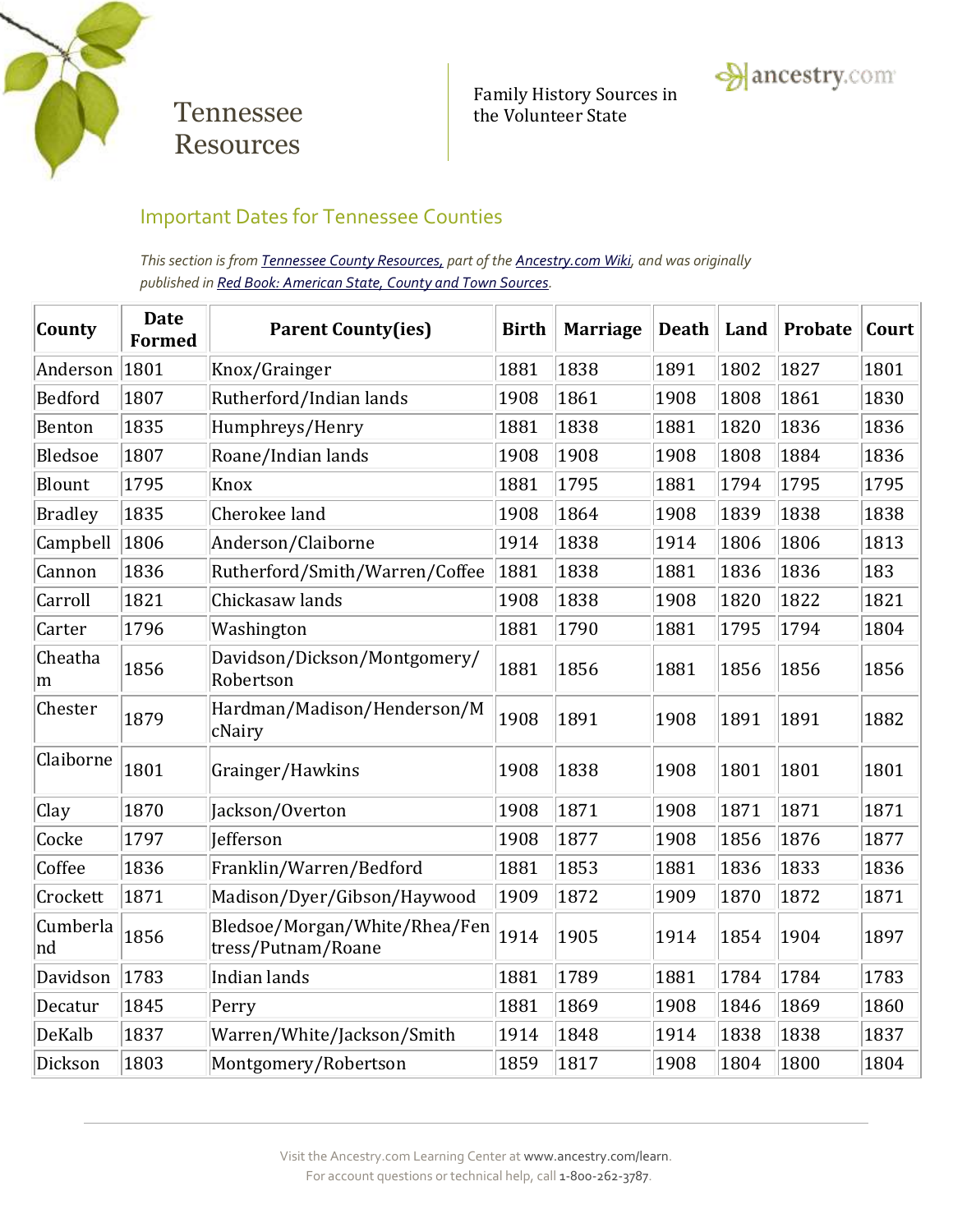

Family History Sources in Tennessee the Volunteer State



| Dyer          | 1823 | Chickasaw lands                                                   | 1908 | 1860 | 1881 | 1820 | 1853 | 1848 |
|---------------|------|-------------------------------------------------------------------|------|------|------|------|------|------|
| Fayette       | 1824 | Shelby/Hardeman                                                   | 1914 | 1838 | 1914 | 1821 | 1836 | 1824 |
| Fentress      | 1823 | Morgan/Overton/White                                              | 1914 | 1905 | 1914 | 1820 | 1905 | 1842 |
| Franklin      | 1807 | Bedford/Warren                                                    | 1881 | 1838 | 1881 | 1807 | 1808 | 1832 |
| Gibson        | 1823 | Chickasaw lands                                                   | 1881 | 1824 | 1909 | 1819 | 1824 | 1824 |
| Giles         | 1809 | Maury                                                             | 1908 | 1865 | 1908 | 1790 | 1810 | 1810 |
| Grainger      | 1796 | Hawkins/Knox                                                      | 1908 | 1796 | 1908 | 1796 | 1796 | 1796 |
| Greene        | 1783 | Washington, N.C.                                                  | 1881 | 1780 | 1881 | 1785 | 1802 | 1783 |
| Grundy        | 1844 | Franklin/Warren/Coffee/Marion                                     | 1908 | 1850 | 1908 | 1852 | 1838 | 1844 |
| Hamblen       | 1870 | Grainger/Greene/Jefferson/Hawki<br>ns                             | 1909 | 1863 | 1909 | 1870 | 1870 | 1870 |
| Hamilton      | 1819 | Cherokee lands                                                    | 1881 | 1857 | 1881 | 1796 | 1862 | 1860 |
| Hancock       | 1844 | Claiborne/Hawkins                                                 | 1914 | 1930 | 1914 | 1879 | 1929 | 1879 |
| Hardema<br>n  | 1823 | Chickasaw lands                                                   | 1881 | 1823 | 1881 | 1820 | 1823 | 1823 |
| Hardin        | 1819 | Chickasaw lands                                                   | 1881 | 1863 | 1881 | 1820 | 1825 | 1820 |
| Hawkins       | 1785 | (as Spencer; renamed, 1786)<br>Sullivan                           | 1914 | 1820 | 1914 | 1787 | 1786 | 1810 |
| Haywood       | 1823 | Chickasaw lands                                                   | 1881 | 1859 | 1908 | 1793 | 1826 | 1808 |
| Henderso<br>n | 1821 | Chickasaw lands                                                   | 1908 | 1893 | 1908 | 1856 | 1861 | 1850 |
| Henry         | 1821 | Chickasaw lands                                                   | 1881 | 1835 | 1881 | 1820 | 1822 | 1824 |
| Hickman       | 1807 | Dickson                                                           | 1914 | 1868 | 1914 | 1808 | 1846 | 1844 |
| Houston       | 1871 | Dickson/Stewart/Humphreys/Mo<br>ntgomery                          | 1881 | 1871 | 1881 | 1871 | 1869 | 1871 |
| Humphre<br>ys | 1809 | Stewart                                                           | 1908 | 1864 | 1908 | 1810 | 1837 | 1842 |
| Jackson       | 1801 | Smith/Indian lands                                                | 1881 | 1870 | 1881 | 1817 | 1839 | 1839 |
| James         | 1871 | (abolished; became part of<br>Hamilton, 1919)<br>Hamilton/Bradley |      |      |      |      |      |      |
| Jefferson     | 1792 | Greene/Hawkins                                                    | 1908 | 1792 | 1908 | 1792 | 1792 | 1792 |
|               |      |                                                                   |      |      |      |      |      |      |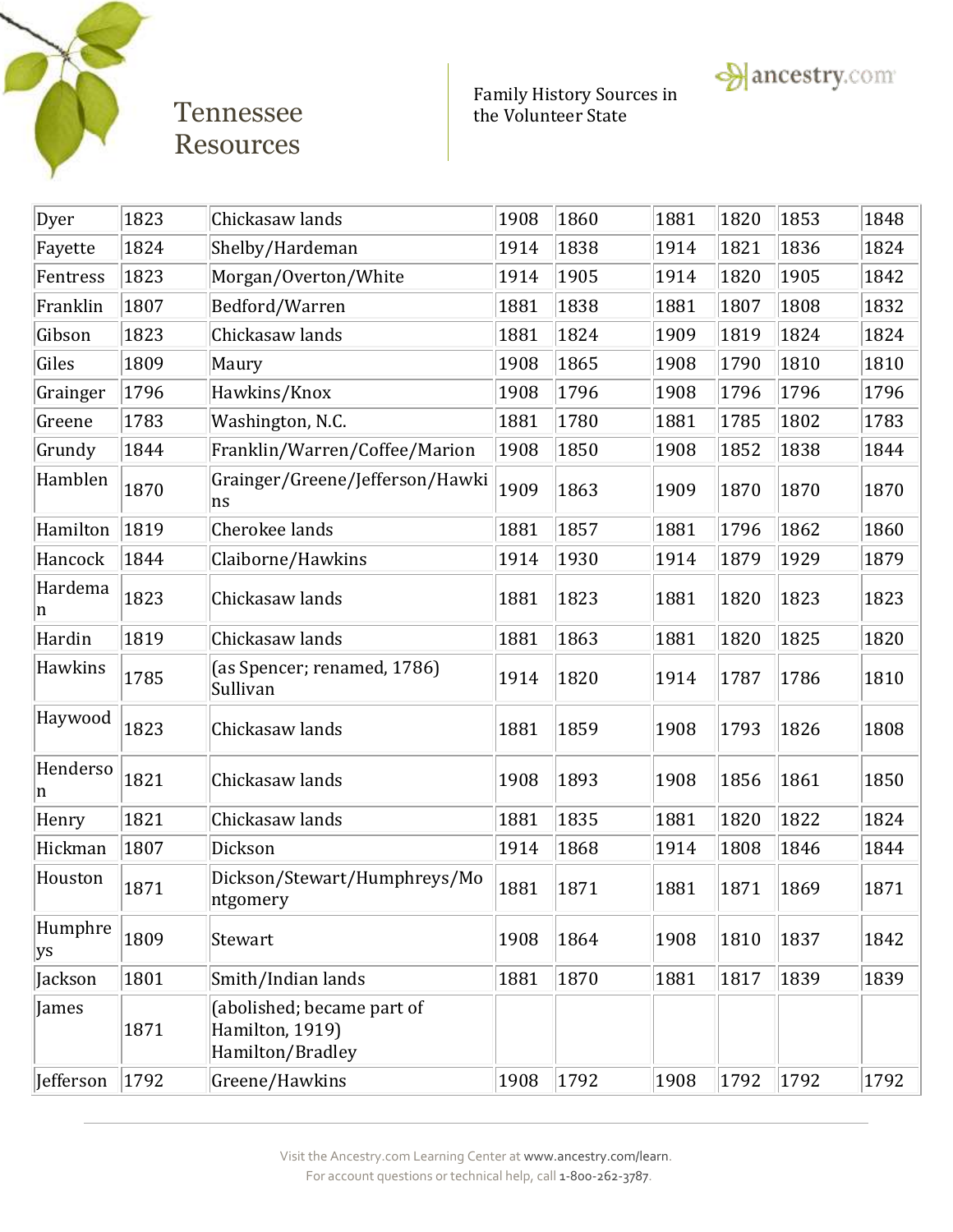

Family History Sources in Tennessee the Volunteer State

 $\rightarrow$  ancestry.com



Visit the Ancestry.com Learning Center a[t www.ancestry.com/learn.](http://www.ancestry.com/learn) For account questions or technical help, call 1-800-262-3787.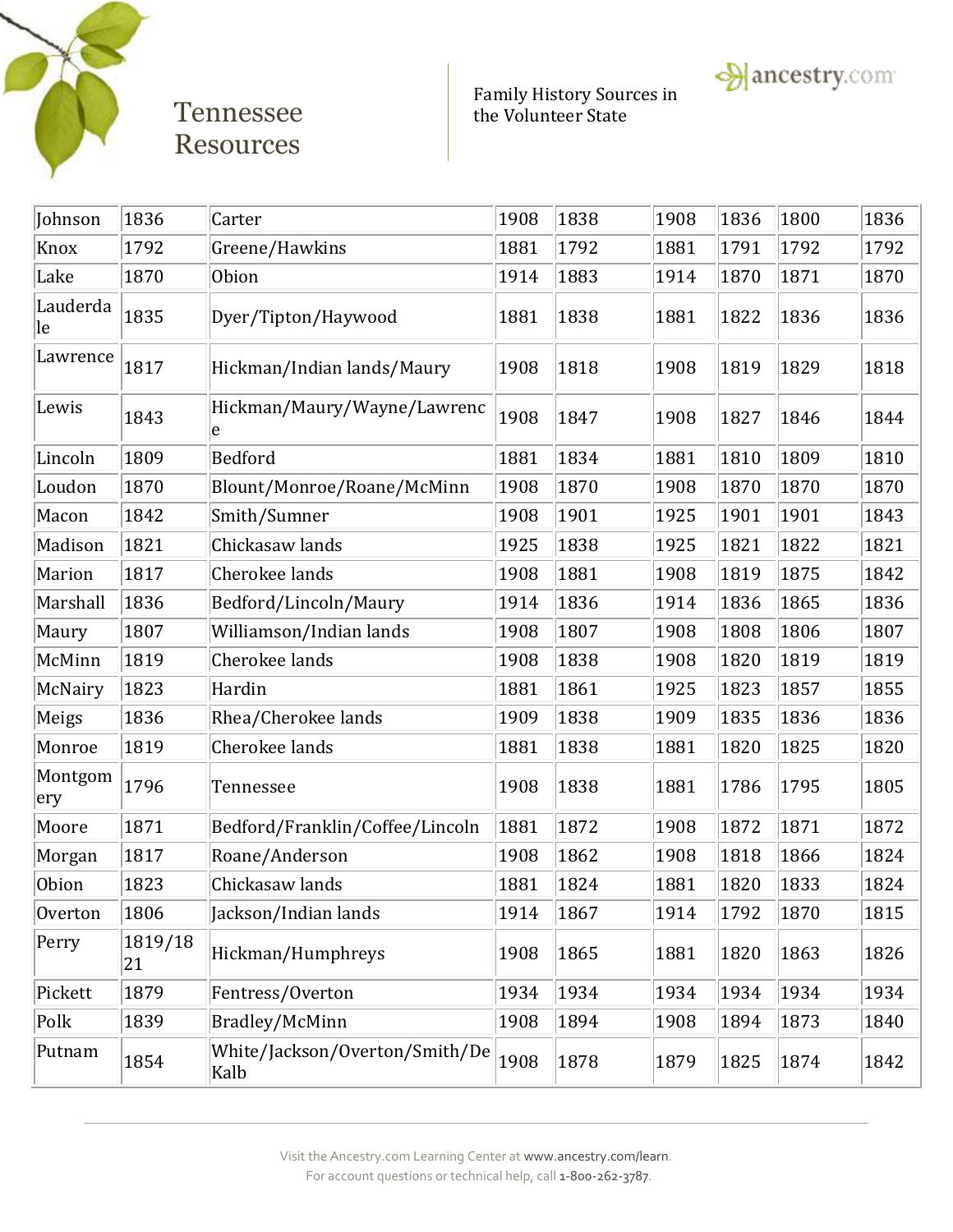

Family History Sources in Tennessee the Volunteer State

**A** ancestry.com